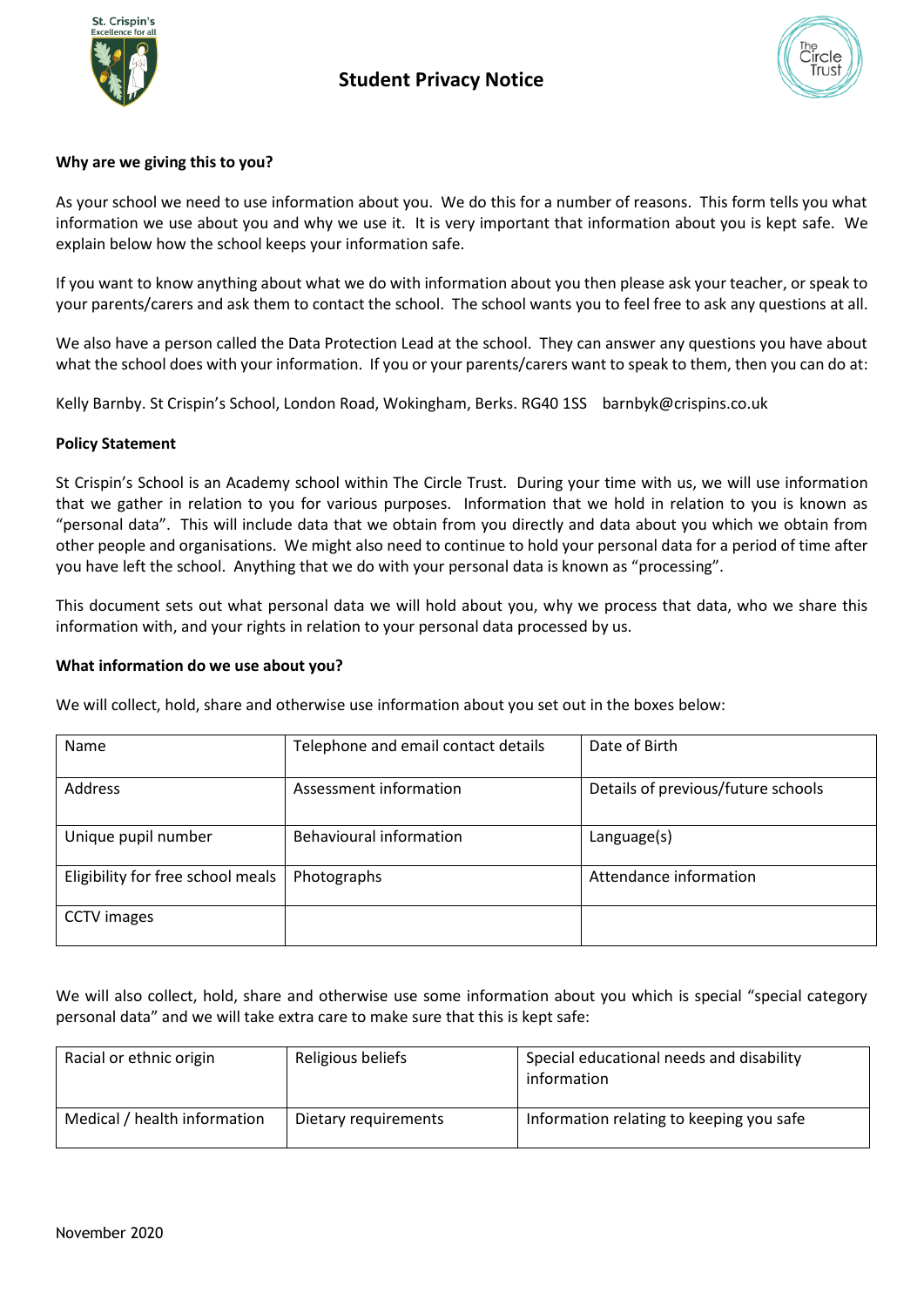## **Where do we get this information from?**

We get this information from:

- You
- Your parents/carers, and other children's parents/carers
- Your previous school(s)
- Teachers and other staff
- People from other organisations, like doctors or the local authority for example

#### **Why do we use this information?**

We use this information for lots of reasons, including:

- To make sure that we give you a good education and to support you through this
- To make sure that we are able to address and support any educational, health or social needs you may have
- To make sure everyone is treated fairly and equally
- To keep you and everyone at the school safe and secure
- To deal with emergencies involving you
- To celebrate your achievements
- To provide reports and additional information to your parents/carers

Some of these things we have to do by law. Other things we do because we need to so that we can run the school.

Sometimes we need permission to use your information. This includes taking pictures or videos of you to be used on our website or in the newspaper. Before we do these things we will ask you or if necessary your parents/carers for permission.

#### **Why do we use special category personal data?**

We may need to use the information about you which is special (mentioned above) where there is a specific interest to do so for example health and social care purposes or to provide you with equal opportunities and treatment. We will also use this information where you have given us permission to do so.

There may also be circumstances where we need to use your information in relation to legal claims, or to protect your vital interests and where you are unable to provide your consent.

## **How long will we hold information in relation to our pupils?**

We will hold information relating to you only for as long as necessary. How long we need to hold on to any information will depend on the type of information. Where you change school we will usually pass your information to your new school.

## **Who will we share pupil information with?**

We may share information about you with: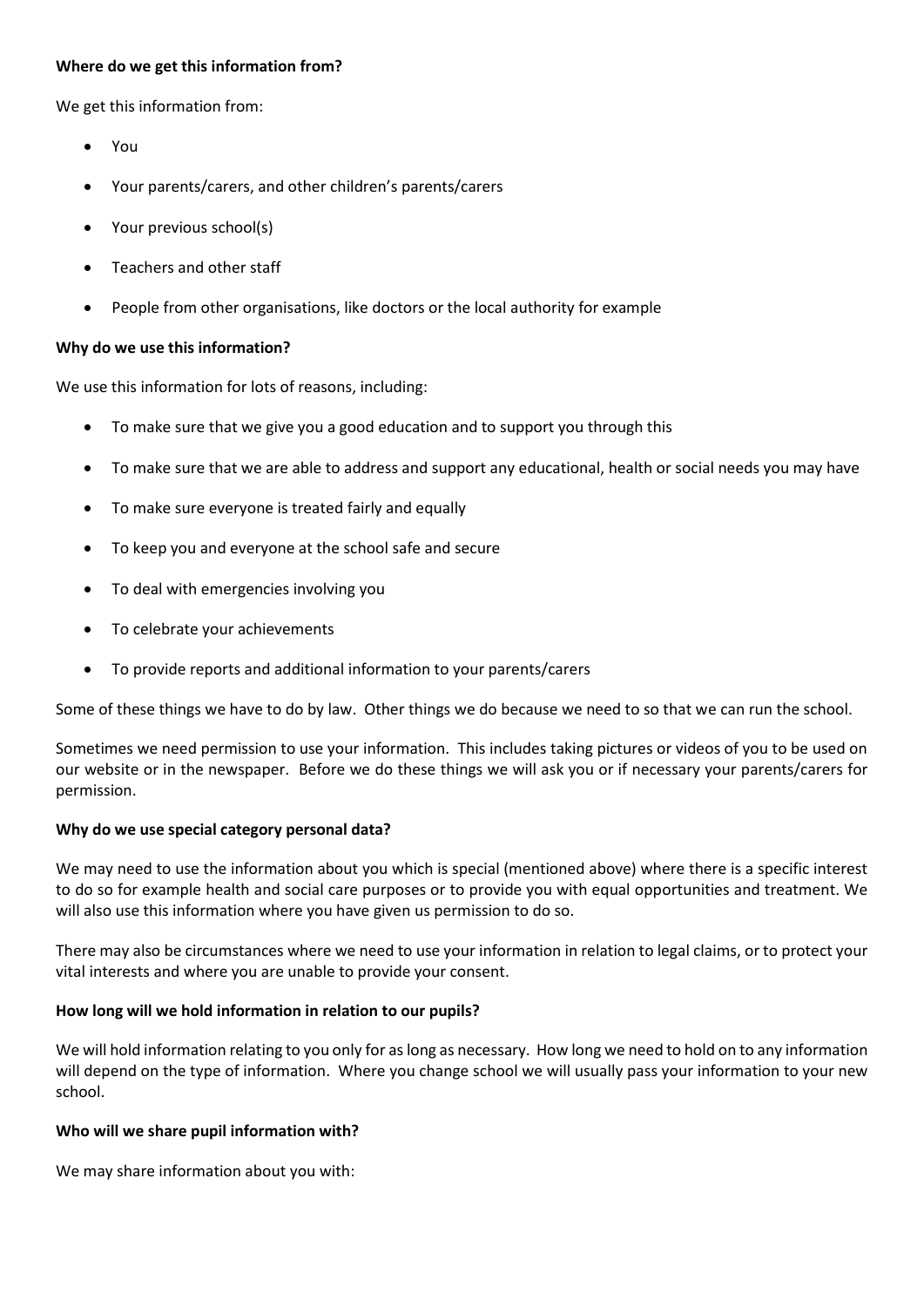- Other schools or educational institutions you may attend or require support from Local Authorities, to assist them in the exercise of their responsibilities in relation to education and training, youth support and safeguarding purposes
- The Department for Education and Education Skills Funding Agency as required by the law
- Exam Boards
- External software systems that allow you to do online revision and help with University/Career choices
- External software systems that allow you to pay for school trips or put money on your Restaurant cards
- External software systems that allow us to analyse your assessment data and exam results
- External software that allows us to communicate with you
- Contractors, to enable them to provide an effective service to the school, such as school meal providers or external tutors
- School Nurse service
- Police

## **Keeping this information safe**

It is very important that only people who need to use your information can see it. The school keeps you information safe by:

- Storing paper documents in locked filing cabinets in a locked office
- Electronic records are stored in the Schools Information Management Software which is located on a secure server
- Any other electronic data is secured with encryption and passwords.

## **Your rights in relation to your information**

You can ask to see the information we hold about you. If you wish to do this you should contact

Kelly Barnby. St Crispin's School, London Road, Wokingham, Berks. RG40 1SS barnbyk@crispins.co.uk

You also have the right to:

- Object to what we are doing with your information
- Have inaccurate or incomplete information about you amended
- Ask us to stop doing certain things with your information in some cases
- Ask that decisions about you are not made using automatic systems
- Claim against the school in certain circumstances where you have suffered as a result of the school breaching your data protection rights

The school does not have to meet all of your requests and we will let you know where we are unable to do so.